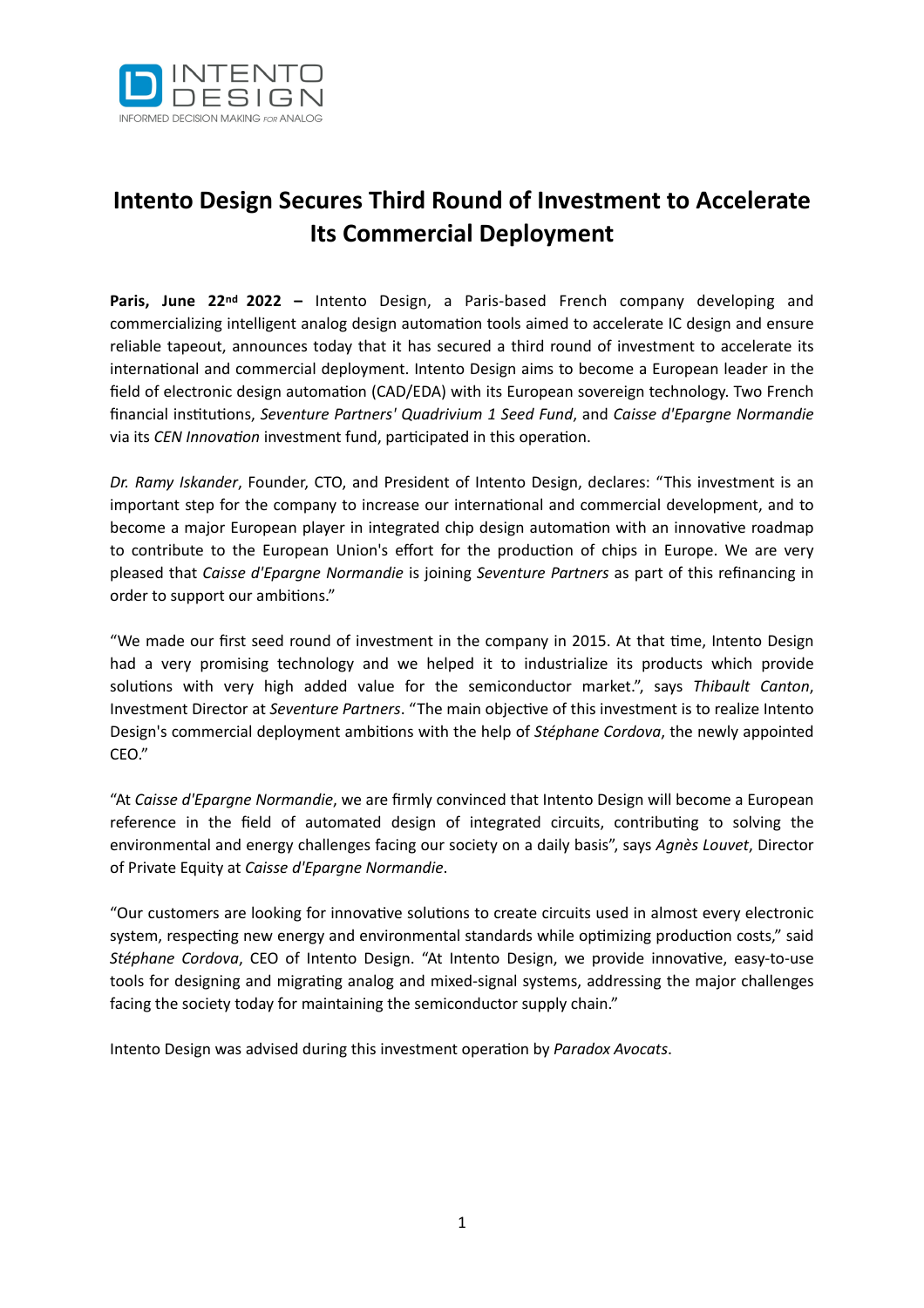

### **About Intento Design:**

*Intento Design* is an EDA software provider developing intelligent tools to accelerate analog IC design. Intento software solutions significantly reduce design and migration times while increasing reliability, thereby reducing the costs associated with IC design and manufacturing. All players in the semiconductor ecosystem benefit from our disruptive CAD/EDA solutions to accelerate their time-tomarket, improve reliability and, consequently, increase return on investment. For more details: <http://www.intento-design.com>.

#### **About Seventure Partners:**

*Seventure Partners* is a long-term investor that actively supports innovative companies with capital that have a positive impact on people, society and the planet. With €900 million as a capital investment at the end of 2021, *Seventure Partners* is European leader in innovation capital and has been investing since 1997 in companies with high growth potential operating in two main areas of activity: Life Sciences (Health & digital health , Food, Nutrition, Blue Economy, Aquaculture, Animal & Agriculture, Sport & Welfare…) throughout Europe as well as in Israel, Asia and North America, and Digital Technologies mainly in Europe. *Seventure Partners* supports the development of companies from the creation of the company (seed and first round), to development capital financing rounds (venture, growth, pre-IPO and IPO), with amounts invested between € 500K and €10 million per financing round, and up to €20 million per company. For more details: http://www.seventure.fr/en - Twitter: @seventurep

#### **About Quadrivium 1 Seed Fund:**

*Quadrivium 1 Seed Fund* is one of the venture capital funds managed by *Seventure Partners*. This fund provides seed capital to French companies (FNA – Programme d'Investissement d'Avenir) in the fields of life science and digital technologies, generated by or with links to an academic grouping built around Sorbonne Université, Université Paris II, Université Paris IV, Museum National d'Histoire Naturelle, Université Technologique de Compiègne, CNRS, Institut Curie, Fondation Pierre Gilles de Gennes, Fondation Voir et Entendre and Paris Sciences et Lettres (PSL). For more details: [http://](http://www.seventure.fr/en/ourinstitutional-funds) [www.seventure.fr/en/ourinstitutional-funds](http://www.seventure.fr/en/ourinstitutional-funds)

#### **About Caisse d'Epargne Normandie Innovation:**

*Caisse d'Epargne Normandie* (CEN) has created a subsidiary structure - *CEN Innovation* dedicated to equity and quasi-equity investment operations to support innovative companies. *CEN Innovation* thus aims to invest in companies with a mission or commitment to regional development, presenting a real potential for growth, profitability and development on its territory. CEN Innovation participates as a non-operational partner, a force of proposals without any interference in the day-to-day management of business. With this subsidiary, for which the CEN is a 100% shareholder, *Caisse d'Epargne Normandie*, the first leading French bank certified B-Corp, has a tool enabling it to position itself as a benchmark regional investor in impactful innovation (*# techforgood*). For more details: <https://www.caisse-epargne.fr/normandie/>